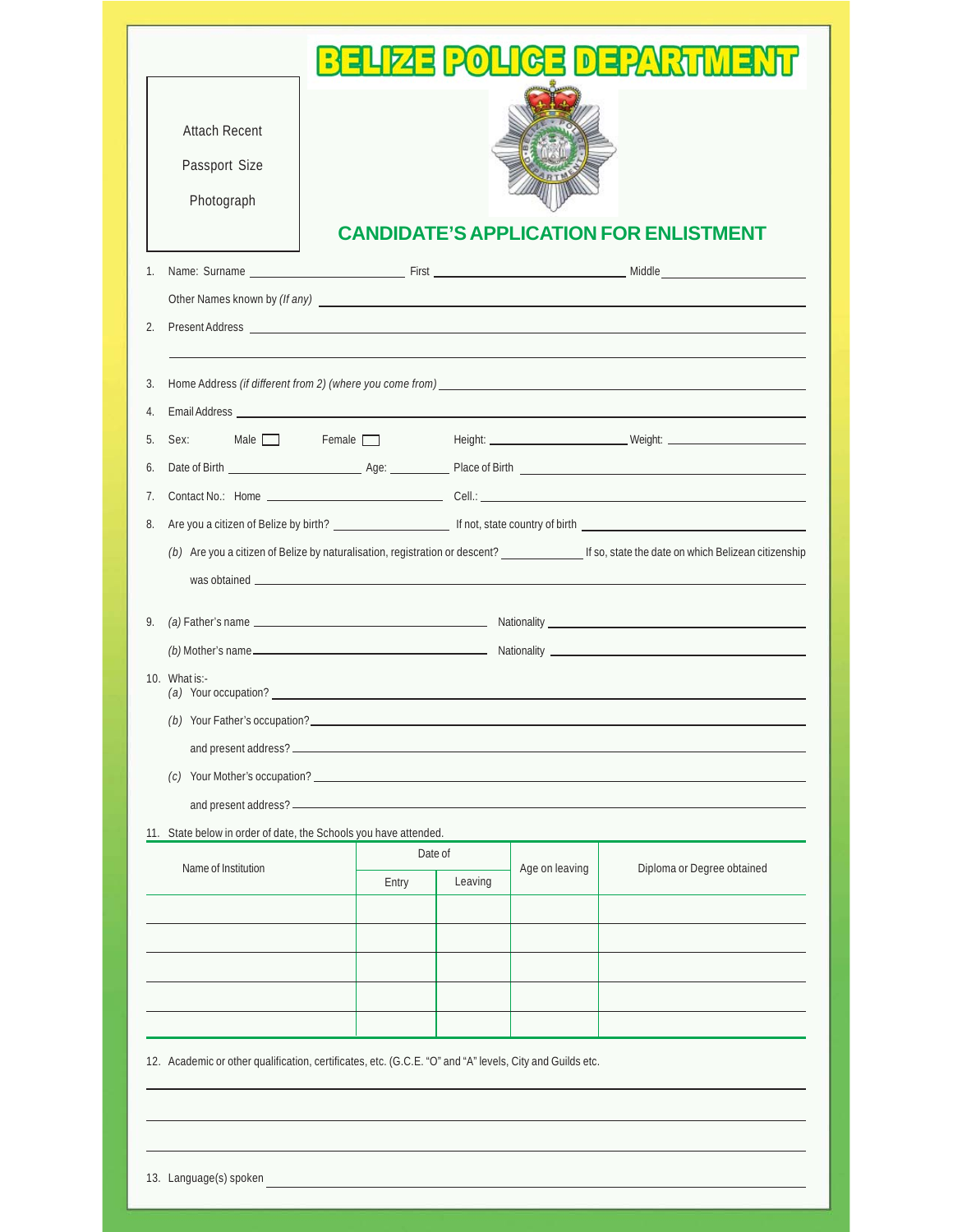| 14. State full address or addresses at which you have resided over the last five years:- |      |                |  |  |  |
|------------------------------------------------------------------------------------------|------|----------------|--|--|--|
|                                                                                          | Time |                |  |  |  |
| Address                                                                                  | From | T <sub>0</sub> |  |  |  |
|                                                                                          |      |                |  |  |  |
|                                                                                          |      |                |  |  |  |
|                                                                                          |      |                |  |  |  |
|                                                                                          |      |                |  |  |  |
|                                                                                          |      |                |  |  |  |

15. Give particulars of the following organizations in Belize or elsewhere in which you have served or have been a member- Boys Scouts, Girls Guide, Police Cadet Corp., Belize Defence Force Volunteer or other uniformed service.

| Organization |      | Dates Employed |                    |  |  |
|--------------|------|----------------|--------------------|--|--|
|              | From | T <sub>0</sub> | Reason for leaving |  |  |
|              |      |                |                    |  |  |
|              |      |                |                    |  |  |
|              |      |                |                    |  |  |
|              |      |                |                    |  |  |
|              |      |                |                    |  |  |

16. Give details of your employment since leaving school.

| Name and address of Employer | Capacity in which<br>Employed |      | Dates employed |                    |
|------------------------------|-------------------------------|------|----------------|--------------------|
|                              |                               | From | To             | Reason for leaving |
|                              |                               |      |                |                    |
|                              |                               |      |                |                    |
|                              |                               |      |                |                    |
|                              |                               |      |                |                    |
|                              |                               |      |                |                    |

17. (a) Are you the holder of a driving license? (b) if so, state the date of first issue

(c) Types of vehicles you are permitted to drive

(d) Driving license number (e) Date of renewal for current year

18. State any other skills you have such as Electrical, Plumbing etc. and any voluntary or community activities you have been involved with.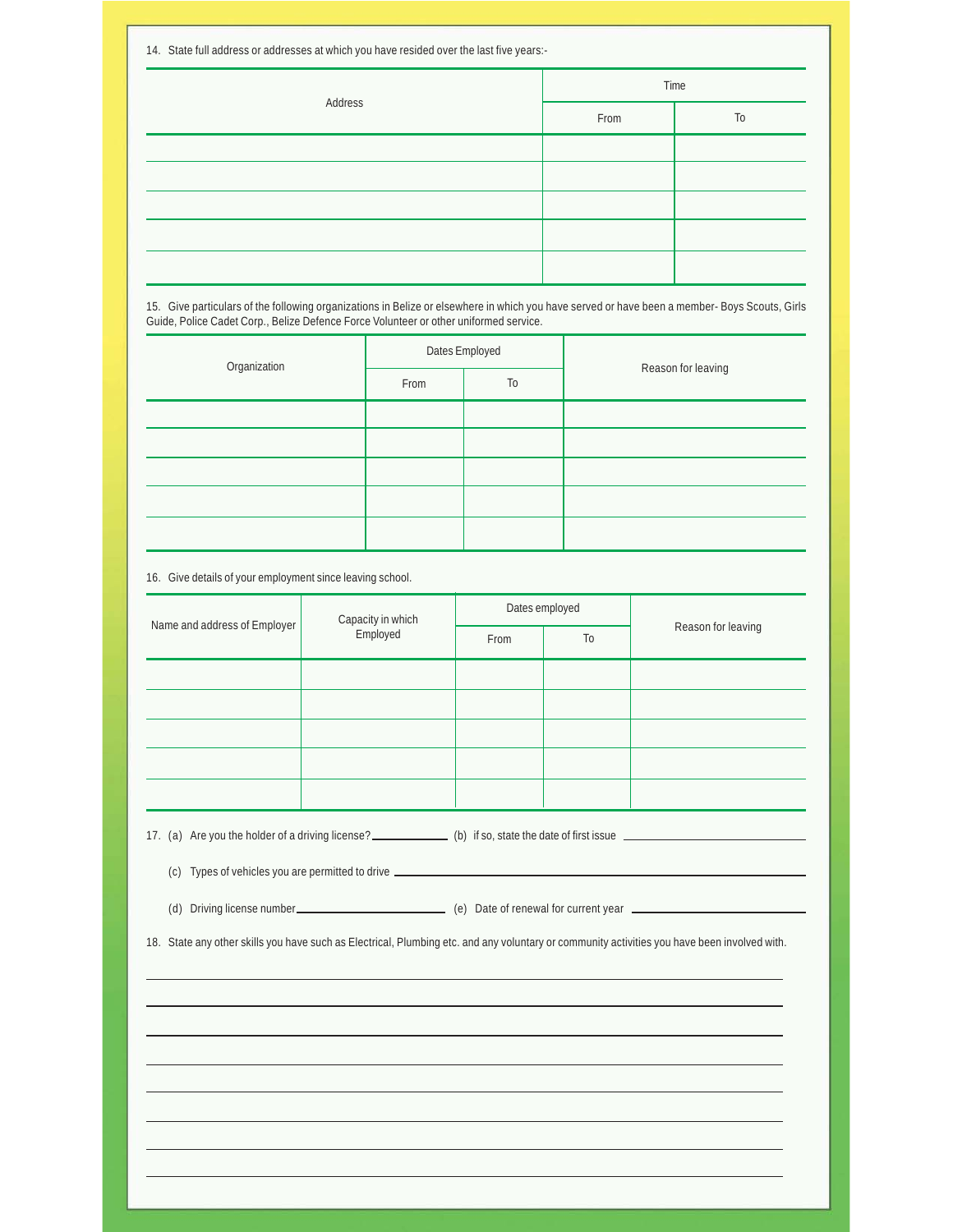| Address                                                                                                                             |                                                                                                                                                                                                                                                                                                                                               |            |                                                      |                                              |    |
|-------------------------------------------------------------------------------------------------------------------------------------|-----------------------------------------------------------------------------------------------------------------------------------------------------------------------------------------------------------------------------------------------------------------------------------------------------------------------------------------------|------------|------------------------------------------------------|----------------------------------------------|----|
|                                                                                                                                     |                                                                                                                                                                                                                                                                                                                                               |            |                                                      |                                              |    |
|                                                                                                                                     |                                                                                                                                                                                                                                                                                                                                               |            |                                                      |                                              |    |
|                                                                                                                                     | 21. Give details of any sports, or other extra curricular activities in which you take part, and at what level.                                                                                                                                                                                                                               |            |                                                      |                                              |    |
| 22. Background Information:                                                                                                         |                                                                                                                                                                                                                                                                                                                                               |            |                                                      |                                              |    |
| (1) Have you ever been arested by the Police?<br>(4) Have you ever been arrested outside of Belize?<br>(7) Do you have any tattoos? | (2) Have you ever been charged with a criminal offence?<br>(3) Do you have any criminal matter pending before a court?<br>(5) Do you have any traffic matter pending before the court?<br>(6) Have you ever been convicted by a court in Belize or elsewhere<br>(8) Have you ever been involved in any investigation conducted by the Police? |            | Yes<br>Yes<br>Yes<br>Yes<br>Yes<br>Yes<br>Yes<br>Yes | No<br>No<br>No<br>No<br>No<br>No<br>No<br>No |    |
|                                                                                                                                     |                                                                                                                                                                                                                                                                                                                                               |            |                                                      |                                              |    |
|                                                                                                                                     |                                                                                                                                                                                                                                                                                                                                               |            |                                                      |                                              |    |
| made.                                                                                                                               | 23. Give names and address of two residents (not relatives) who have known you for not less than five years, and to whom reference may be                                                                                                                                                                                                     |            |                                                      |                                              |    |
| Name                                                                                                                                | Address                                                                                                                                                                                                                                                                                                                                       | Occupation |                                                      | Period of knowledge of Candidate             |    |
|                                                                                                                                     |                                                                                                                                                                                                                                                                                                                                               |            |                                                      | From                                         | To |
|                                                                                                                                     |                                                                                                                                                                                                                                                                                                                                               |            |                                                      |                                              |    |
|                                                                                                                                     | Failure to disclose accurate information may result in your application not being short-listed.<br>(1) Have you had a loan arrangement terminated by any financial institution                                                                                                                                                                |            | $Yes$                                                | $No$ $\Box$                                  |    |
|                                                                                                                                     |                                                                                                                                                                                                                                                                                                                                               |            |                                                      |                                              |    |
| 24. Financial Position:                                                                                                             | (2) Are you in arrears with any existing Loan / Mortgage / Hire Purchase Agreement<br>(3) Have you had any court action taken against you for any debt?                                                                                                                                                                                       |            | Yes $\Box$<br>Yes                                    | $No$ $\Box$<br>No                            |    |